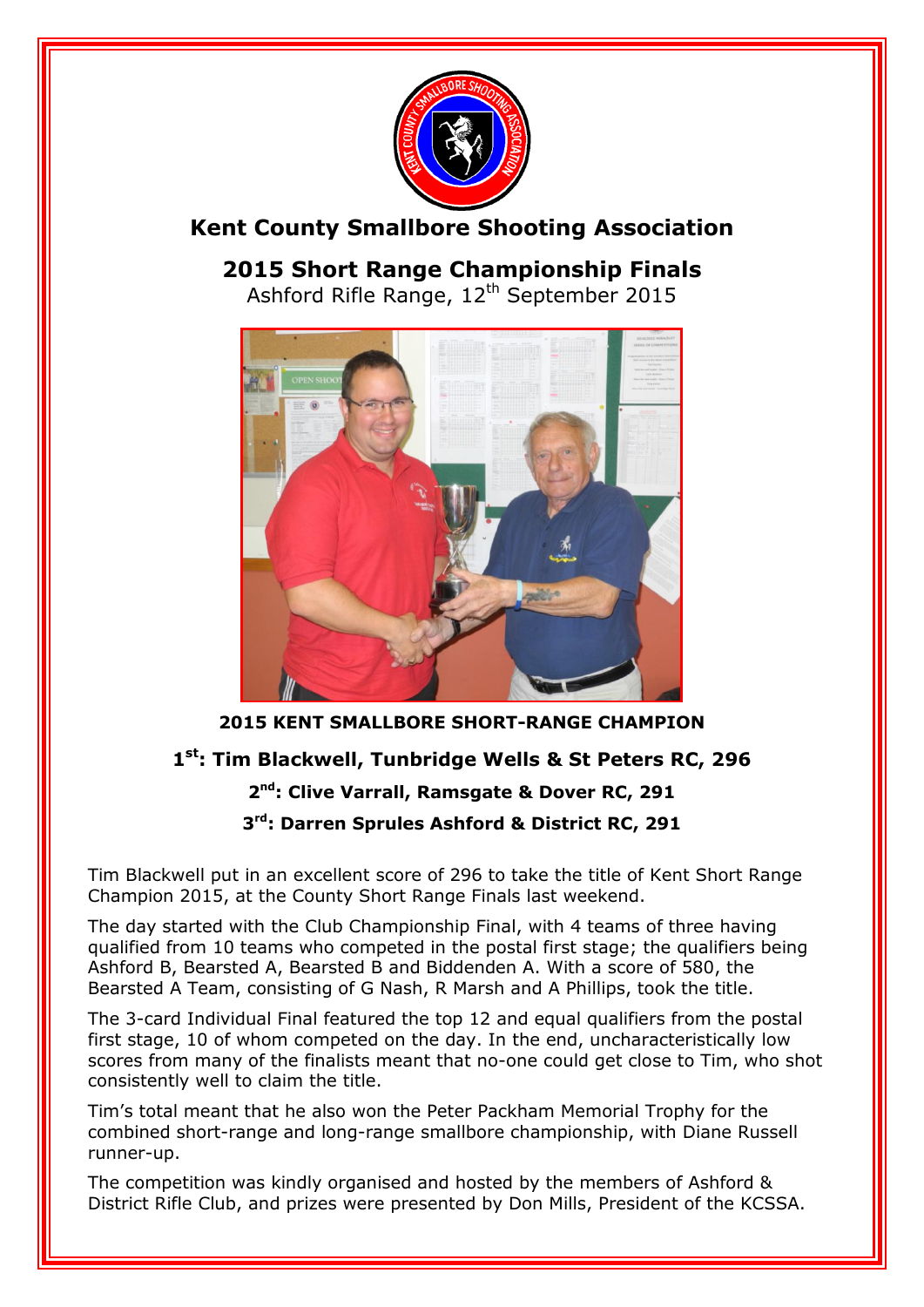### **Final Results**

#### **Individual Card 1 Card 2 Card 3 Total T BLACKWELL Tunbridge Wells & St Peter** 98 100 98 296<br> **C VARRALL** Ramsgate & Dover 96 98 97 291 **Ramsgate & Dover** 96 98 97 **D SPRULES** Ashford & District 1 98 96 97 291 **M J WILKES Ashford & District** 96 98 96 290<br> **D PRICE** St Nics 93 98 98 289 **D PRICE St Nics** 93 98 98 **289 K ADAIR Ashford & District** 94 96 98 288<br> **D RUSSELL Ashford & District** 94 97 97 288 **D RUSSELL Ashford & District** 94 97 97 **288 J LIVINGSTONE Ashford & District** 93 95 98<br> **PARKINSON A** Ashford & District 97 94 95 **Ashford & District 1 97 94 95 286 G NASH Bearsted** 96 93 96 **285** P COOPER Folkestone **Folkestone Folkestone Folkestone Folkestone** R ALDOUS | Bearsted | - | - | - | DNS

#### **Team**

| Bearsted 'A'  | R Marsh         | 195              |
|---------------|-----------------|------------------|
|               | G Nash          | 199              |
|               | A Phillips      | 186              |
|               |                 | 580              |
| Ashford 'B'   | K Adair         | 189              |
|               | D Russell       | 194              |
|               | S Wright        | 189              |
|               |                 | 572              |
| Bearsted 'B'  | <b>K</b> Dennis | 191              |
|               | I Knox          | 191 <sup>p</sup> |
|               | A Parkinson     | 189              |
|               |                 | 571              |
| Biddenden 'A' | M Elvy          | 193              |
|               | Falzani         | 188              |
|               | S Tester        | 186              |
|               |                 | 567              |

#### **2015 Kent Smallbore Champion: Tim Blackwell**

**Peter Packham Memorial Trophy for the combined short-range and long-range Championships**

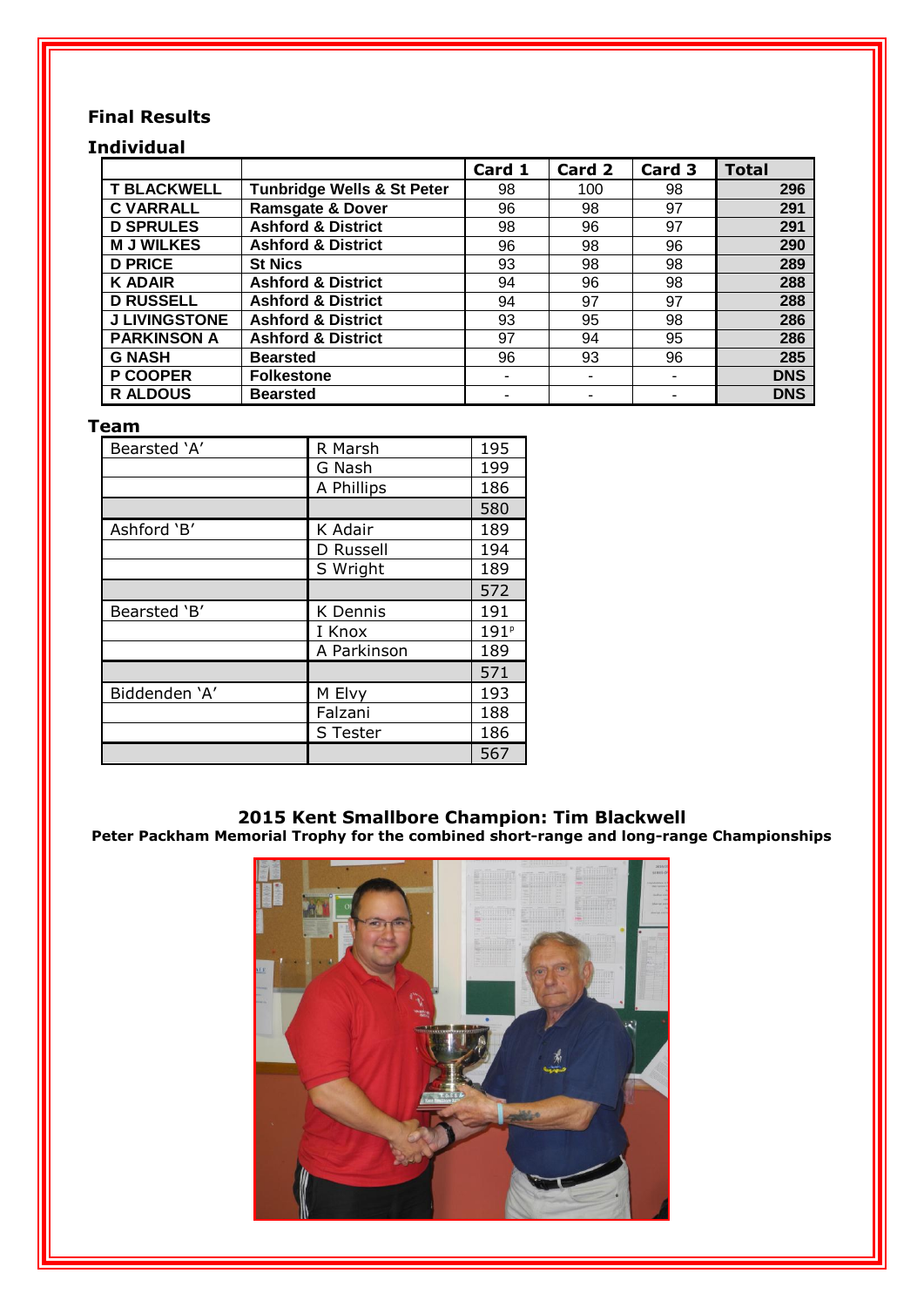#### **The Prizewinnners!**











**Malcolm Wilkes won the Veterans Darren Sprules presents the PJS Smith Shield, Diane Russell won the Ladies Championship donated in memory of his father. The inaugural Championship, and was runner-up winner was Ed Gittins of Tonbridge School, and in the Peter Packham trophy the trophy was collected on his behalf by Tonbridge School Shooting Coach Tim Blackwell**



 **Clive Varrall: Runner-Up Darren Sprules: 3rd Place Gary Nash won Class A Aggregate**



We look forward to next year's competition– make sure your club is represented!